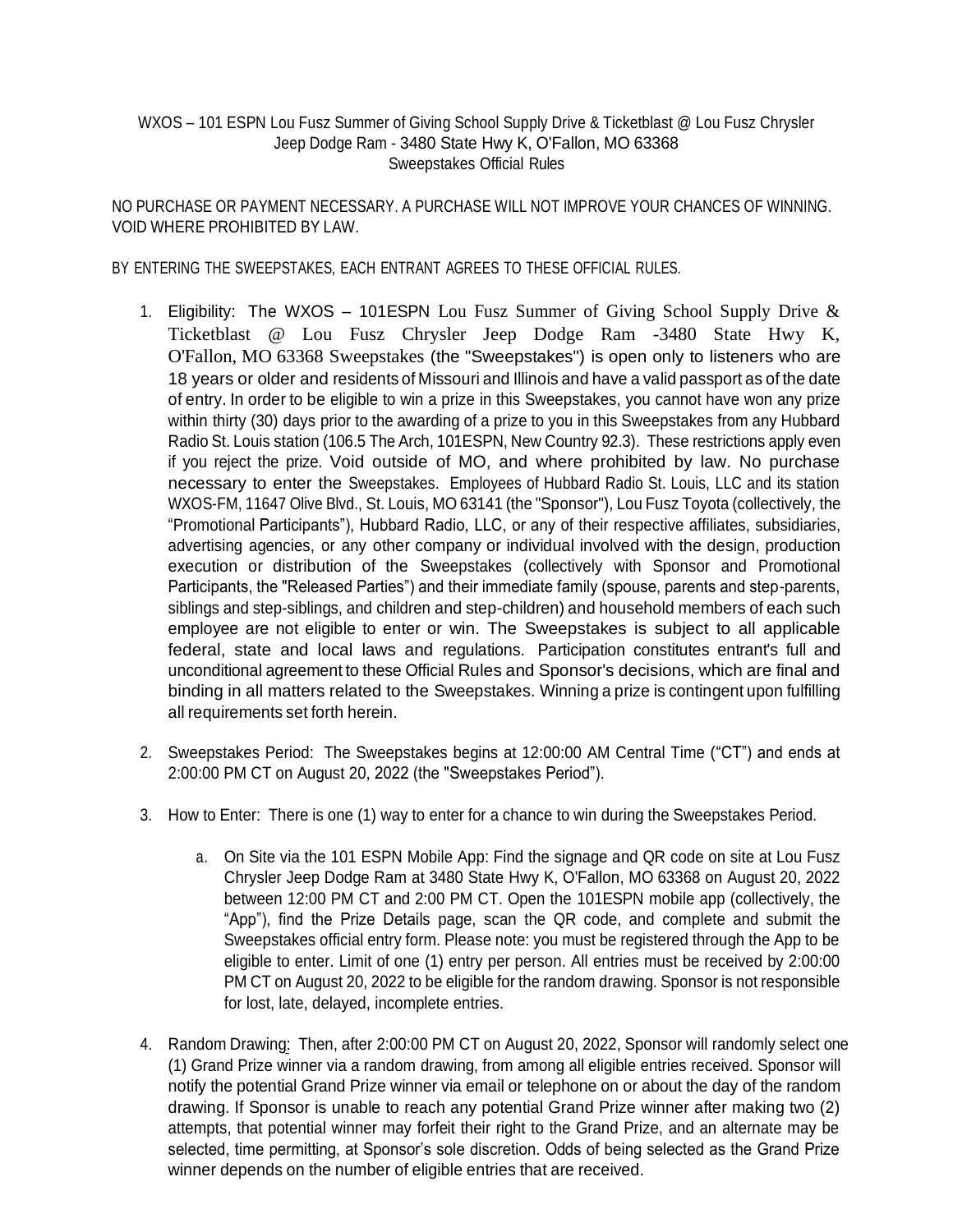5. Prize and Approximate Retail Value (ARV) – One (1) Grand Prize – A 3-night trip to Dreams Jade Resort & Spa. Trip includes roundtrip coach airfare for two (2) people from St. Louis to Cancun, Mexico; a 3-nights all-inclusive hotel stay for two (2) people at Dreams Jade Resort & Spa (one standard room/double occupancy). ARV: \$4,600. Travel must be completed by November 30, 2023 or will be forfeited. Reservations required and blackout dates apply. Blackout dates include, but are not limited to, Thanksgiving, Easter, Christmas, New Years and Presidents Day. Stay is valid for one year from the date of drawing and is based on availability. You must make a reservation to guarantee space as availability changes daily. Reservations must be made a minimum of 120 days prior to arrival for travel January-April and30 days prior to travel for May-December. Reservations are subject to complimentary allotment and may not be available even if rooms are available on the brand specific website or through another travel provider. Certificate is non-transferable, holds no cash value and cannot be extended. Ground transportation, room charges incurred, spa treatments, telephone calls, incidentals and all other additional expenses are not included.

Guest must be at least 18 years of age. Winner and guest must travel on the same itinerary. Flights are subject to change and availability. Trips are non-transferable and not redeemable for cash. Telephone calls, Premium Wi-Fi, spa treatments and services, tours & excursions, island departure taxes and purchases made at the resort are not included. Winner is solely responsible for airline taxes and fees. All expenses not specifically listed in these Official Rules (including but not limited to ground transportation) are sole responsibility of the winner. The prize will be awarded only if the potential winner fully complies with these Official Rules. Prize consists of only those items specifically listed as part of the prize. No cash or other substitution allowed by winner except Sponsor may substitute the prize, or any portion thereof, for a prize of equal or greater value at Sponsor's sole discretion for any reason. All local, state, and federal taxes on the Prize are winner's sole responsibility. Taxes and fees are subject to change upon notice from Sponsor and are nonrefundable. Winner is responsible for charges incurred for winner name changes or trip cancellations. Additional air carrier baggage charges are the responsibility of the traveling passenger. Any optional service fees including seat selection, meals, and drinks are not included and are the responsibility of the traveling passenger. If the winner and his/her guest miss the initial flight as scheduled to their destination, the winner will forfeit the prize. If the winner and/or his/her guest is not present for the return flight to Cincinnati, he/she is solely responsible for his/her return flight to Cincinnati. Guest must be at least 18 years of age or older with a legal US passport and will be required, along with the Grand Prize winner, to sign a liability and/or publicity release ("Prize Release") prior to issuance of a prize. IMPORTANT NOTICE REGARDING NEW PASSPORT REQUIREMENTS FOR INTERNATIONAL TRAVEL: As of January 23, 2007, all international travelers must present a government issued passport for U.S. Customs re-entry after air, land or sea ravel. For more information, please visit the State Departments consular website at [www.travel.state.gov](http://www.travel.state.gov/)